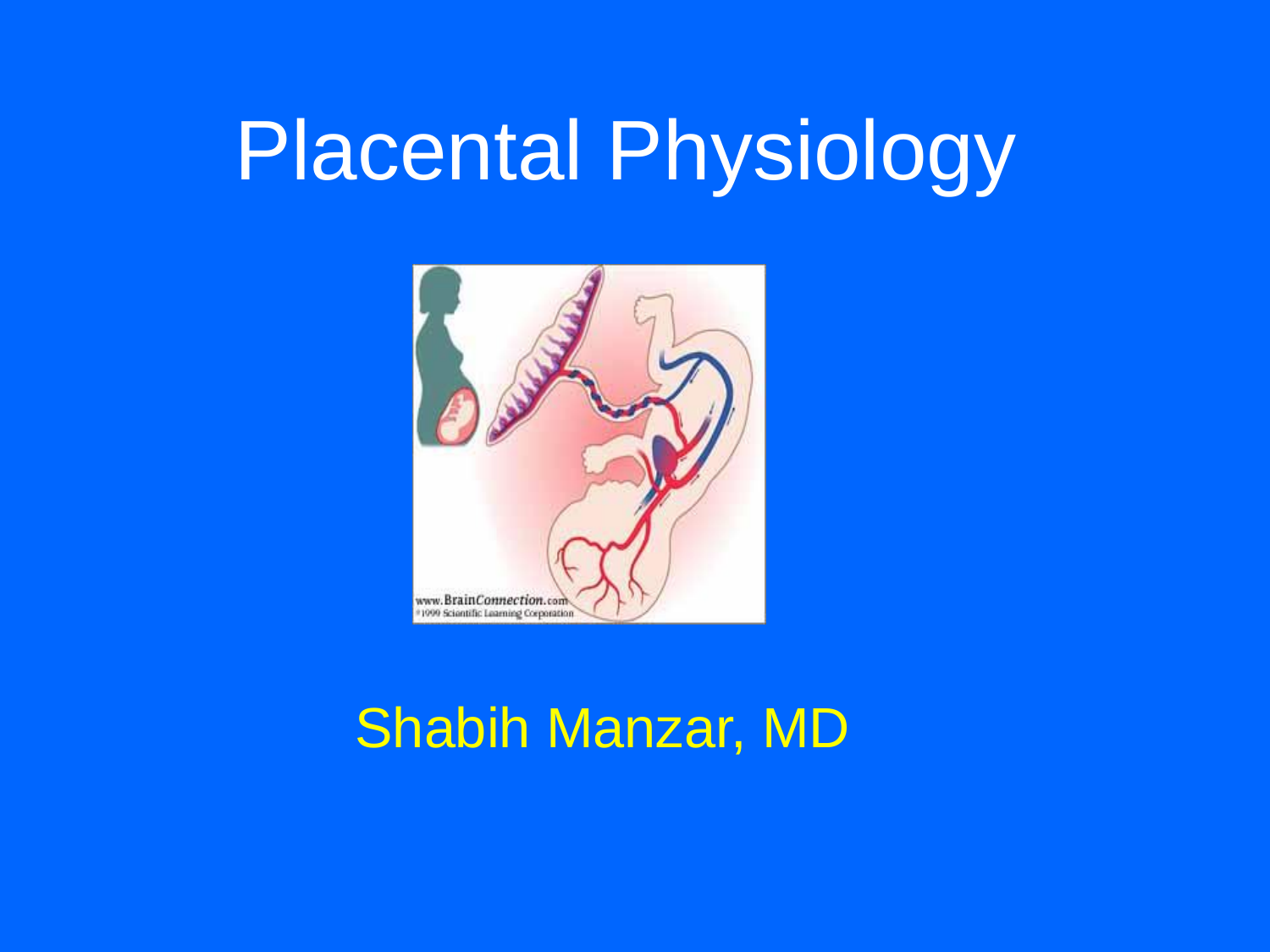" apposition or fusion of fetal membranes with the uterine mucosa for the purpose of materno-fetal exchange of nutrients, gases and waste substances"

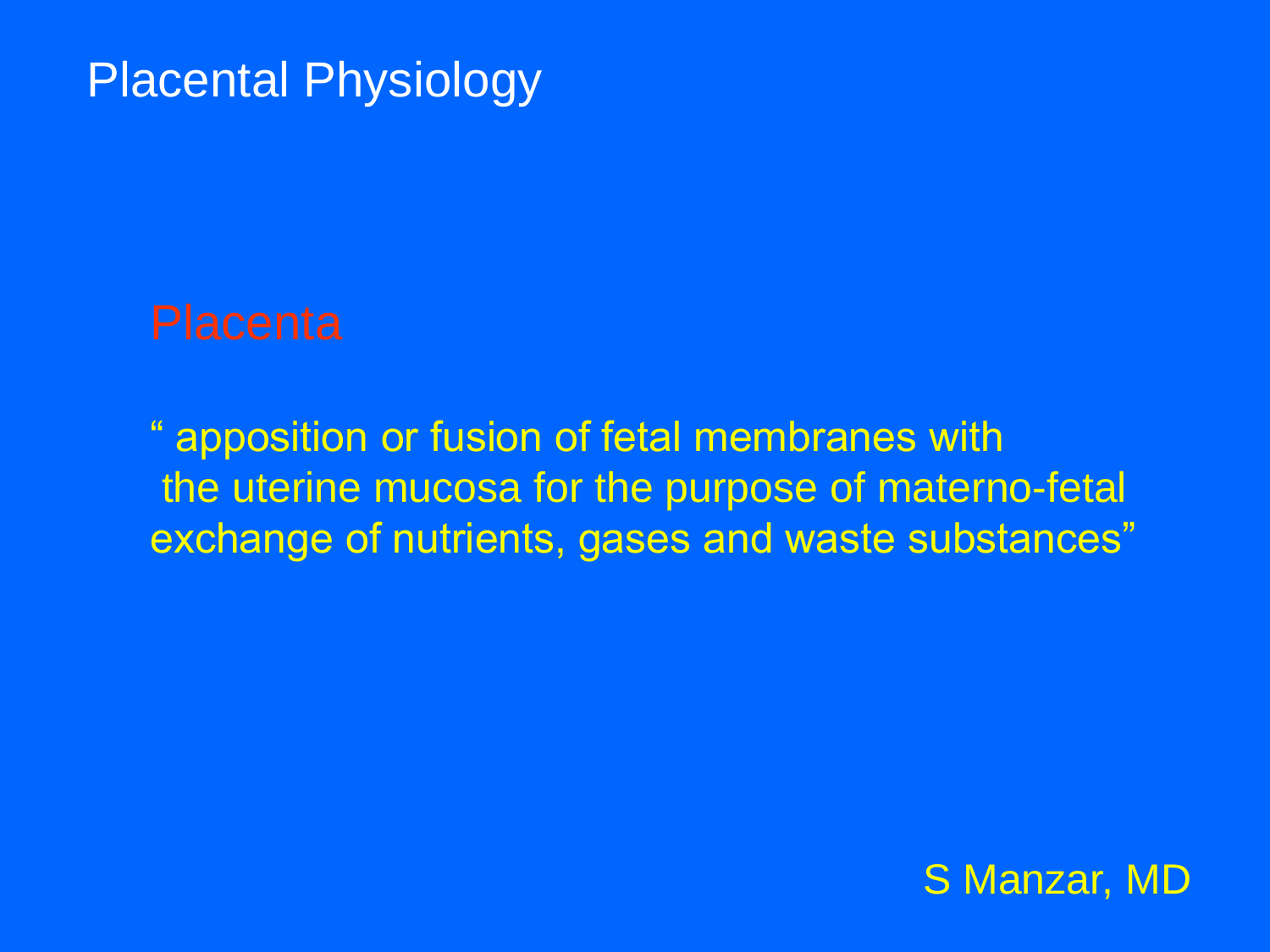## Kidney + Lungs + Intestine = Placenta

#### A bridge between mother and fetus

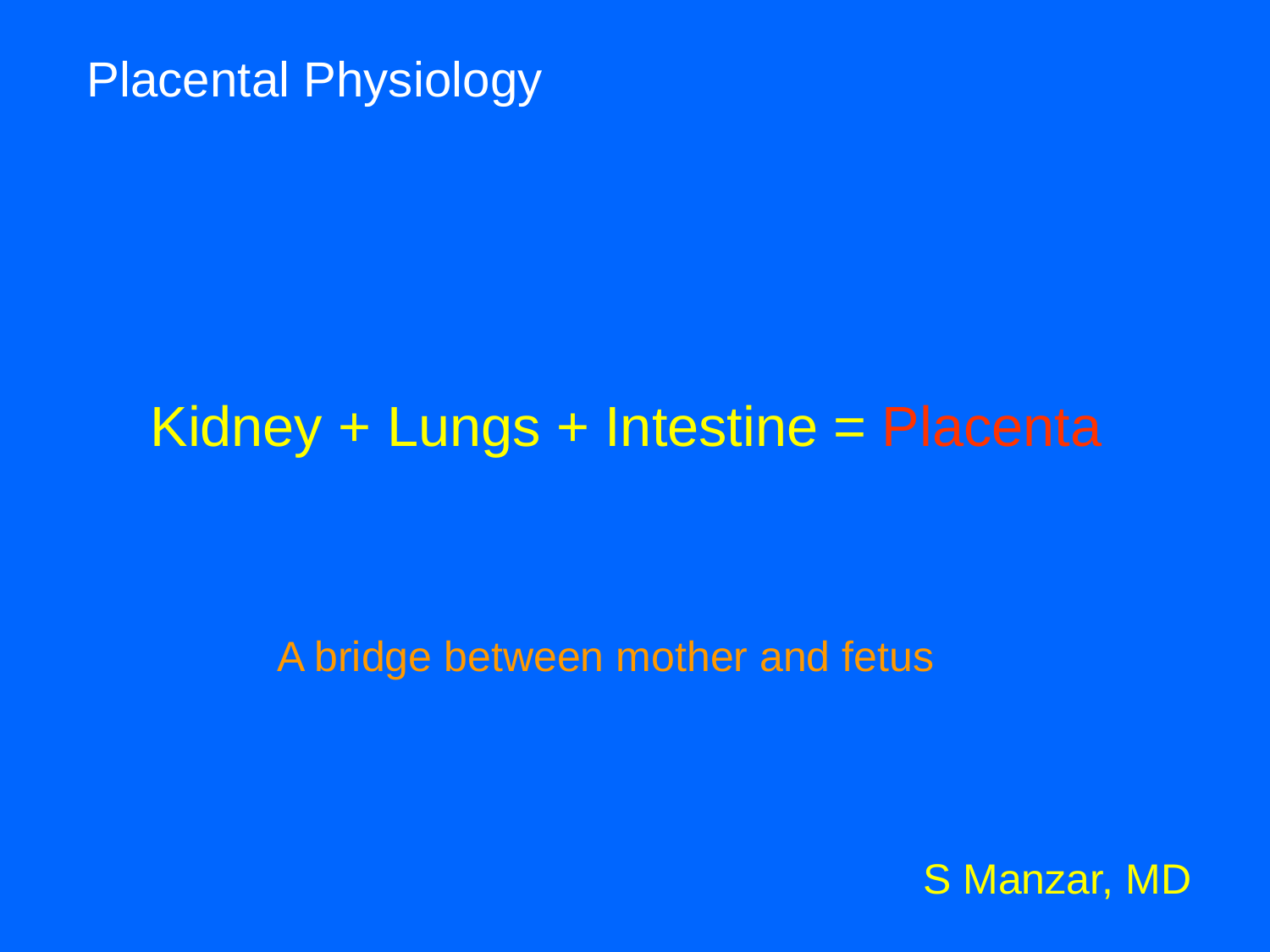## Structure (Anatomy)

Functions (Physiology)

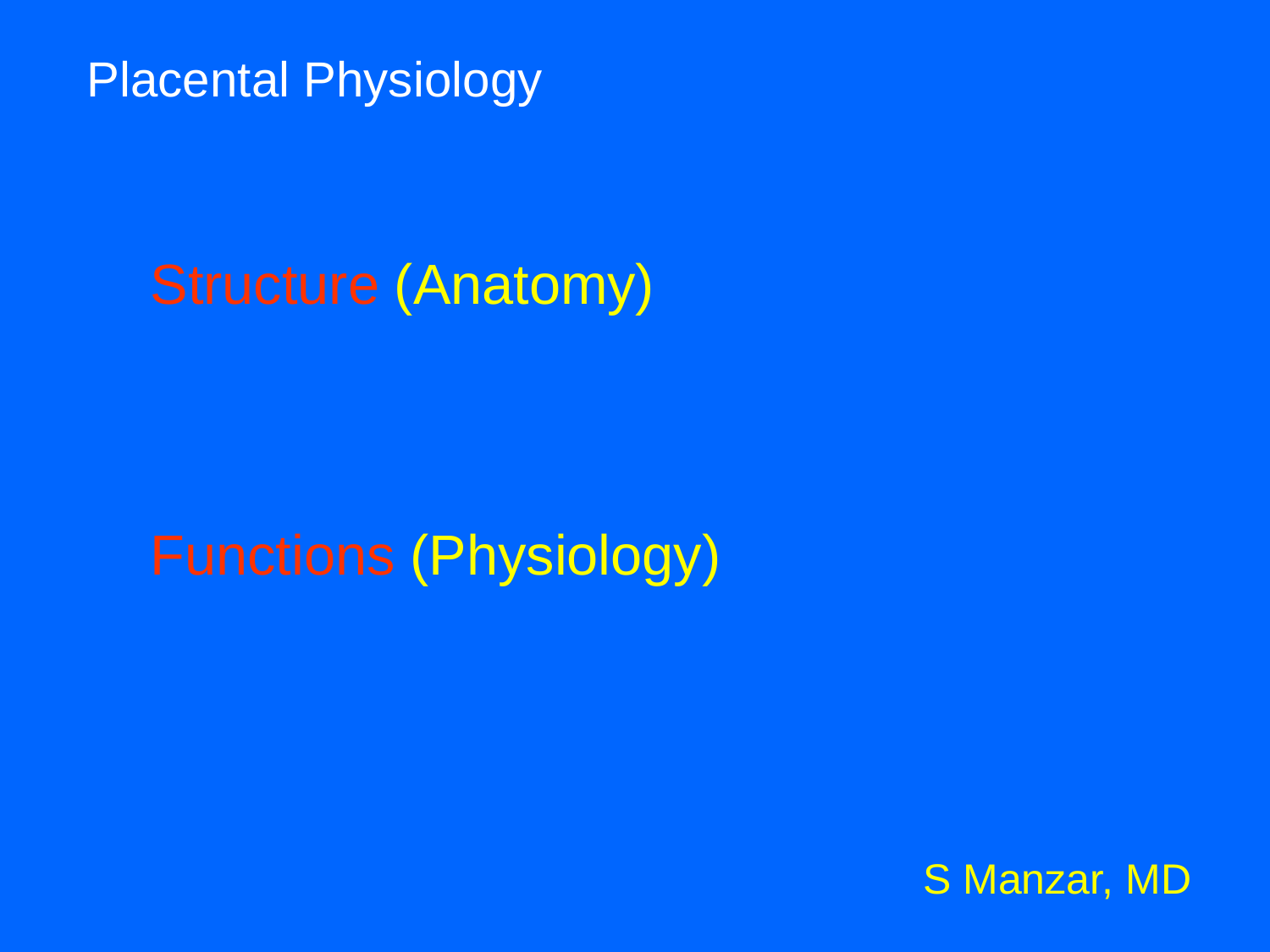| <b>Pregnancy Weeks</b>     | $11 - 14$    | 23-26          | 35-38               |
|----------------------------|--------------|----------------|---------------------|
| <b>Placental Diameter</b>  | 7 cm         | <b>15 cm</b>   | 22 cm               |
| <b>Placental Weight</b>    | 65 gm        | 250 gm         | 470 gm*             |
| <b>Placental Thickness</b> | $1.2$ cm     | $2 \text{ cm}$ | 2.5 cm              |
| Length of cord             | <b>18 cm</b> | 40 cm          | 52 cm <sup>**</sup> |

 $*$  1/6<sup>th</sup> Birth weight,  $**$  ~ Birth length

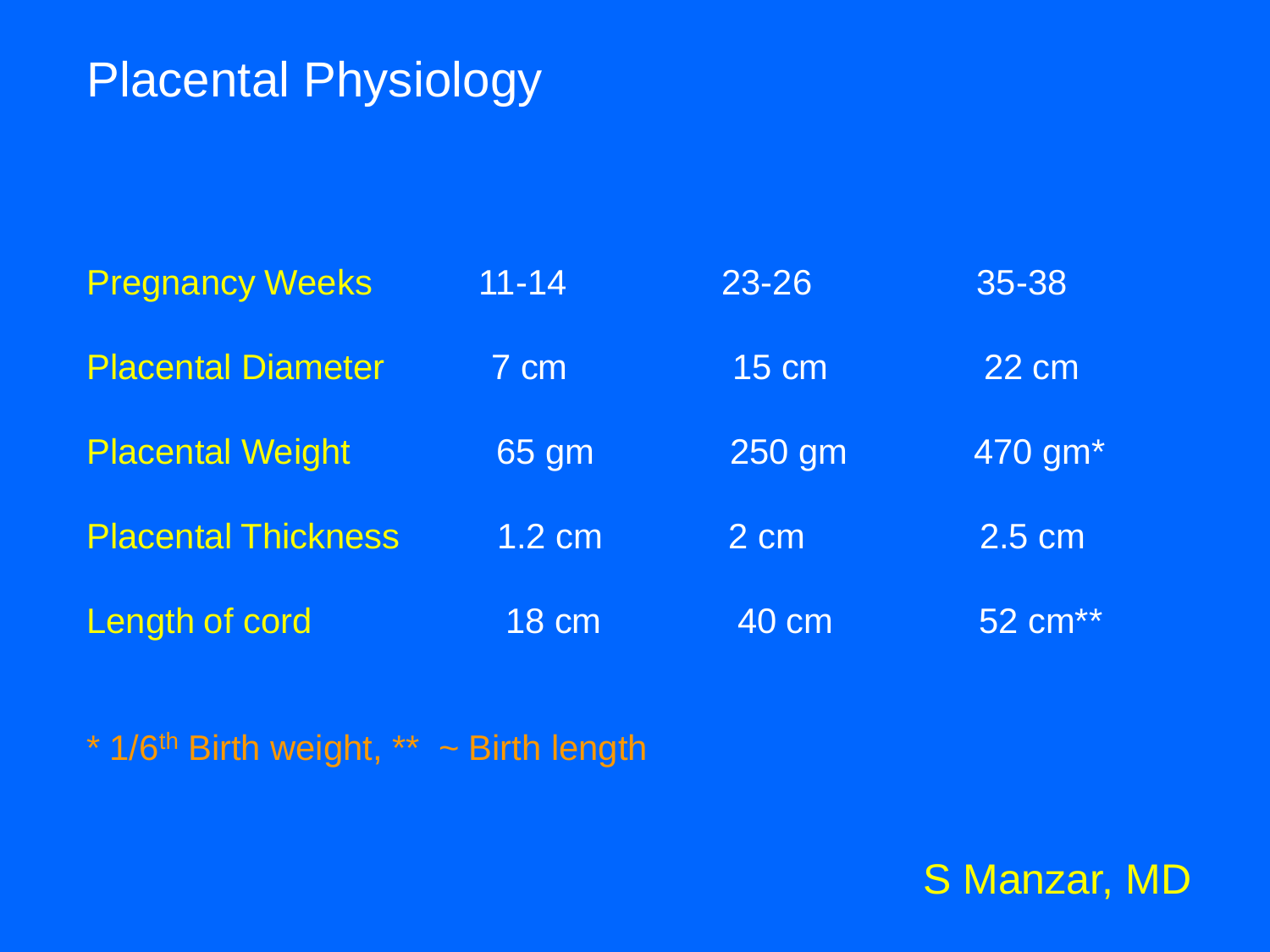#### Stages of placental development

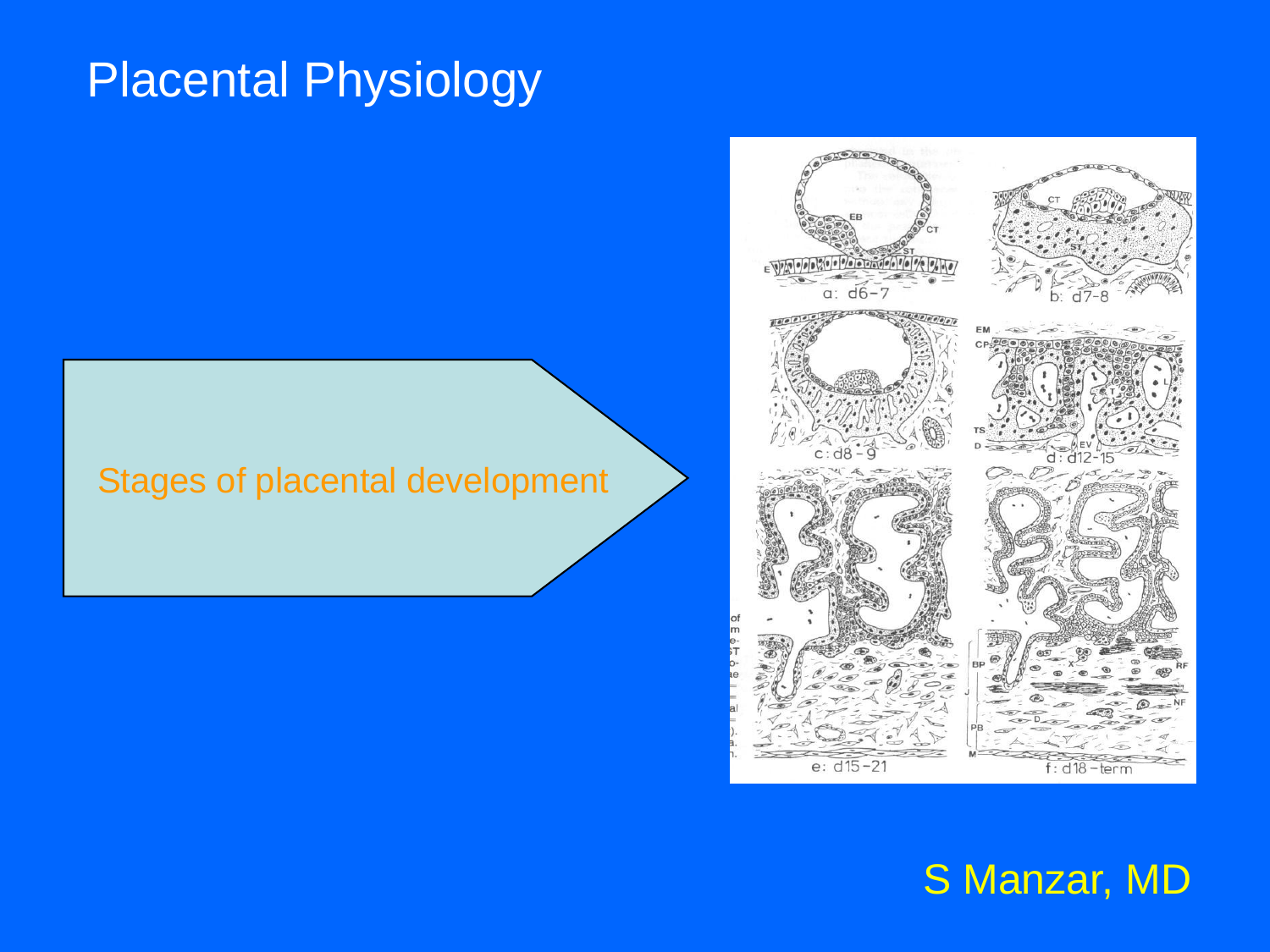Shape of Placenta (pancake) Maternal/ Fetal sides (A & B)

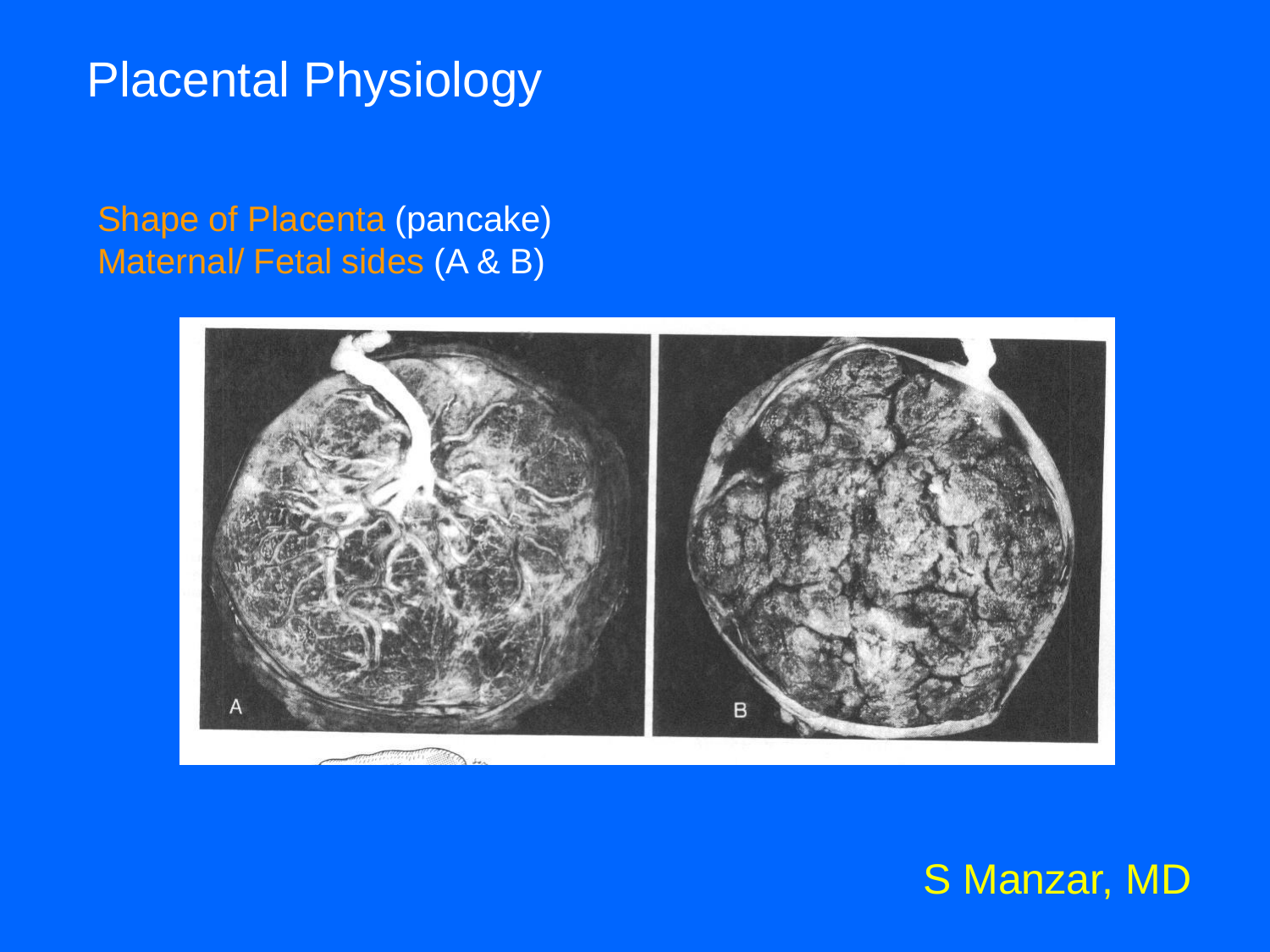#### Shape of Placenta (Maternal/ Fetal sides)

![](_page_7_Picture_2.jpeg)

![](_page_7_Picture_3.jpeg)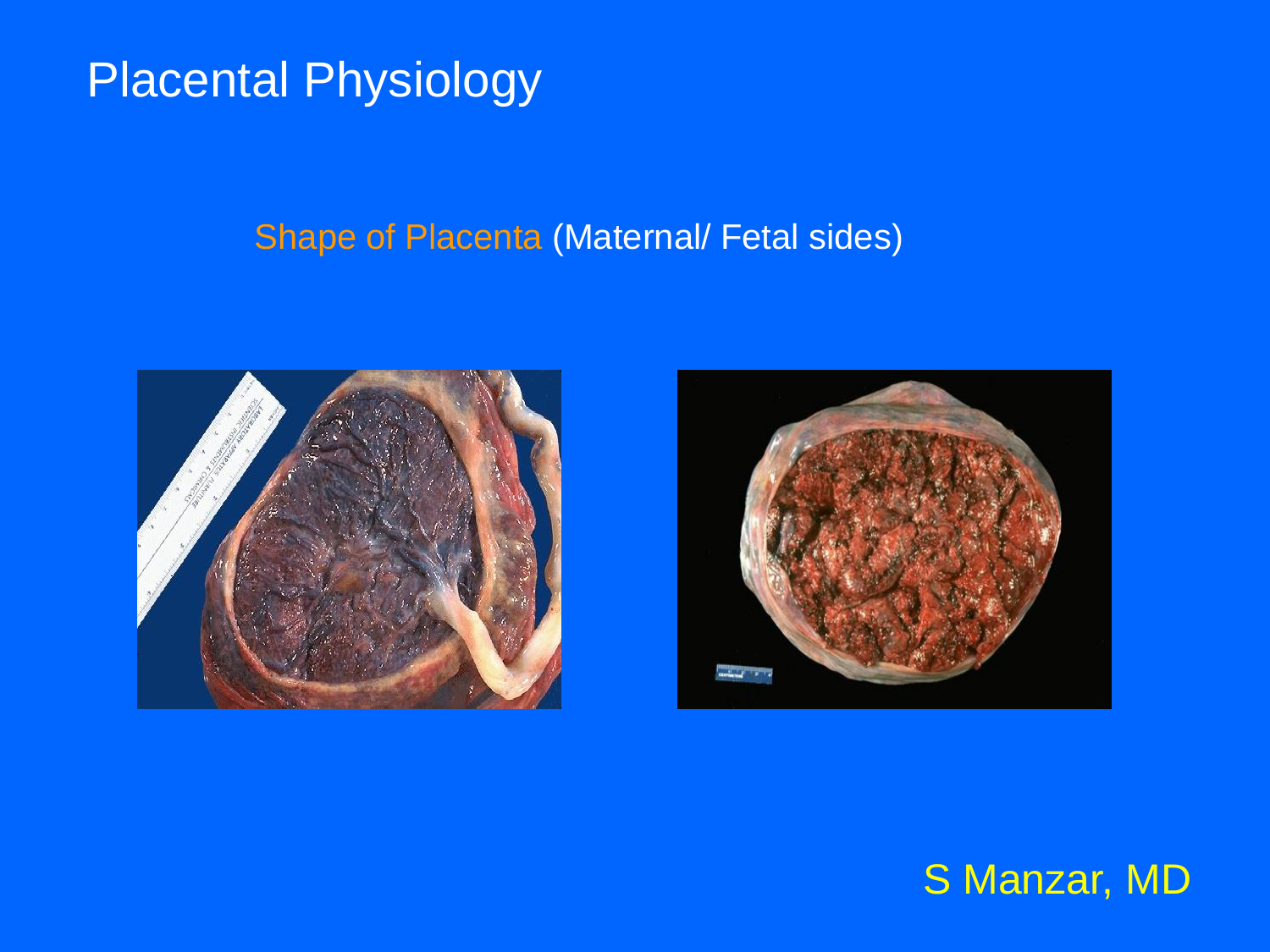### Feto-maternal UNIT (Cotyledon/Placentone 15-20)

![](_page_8_Picture_2.jpeg)

![](_page_8_Picture_3.jpeg)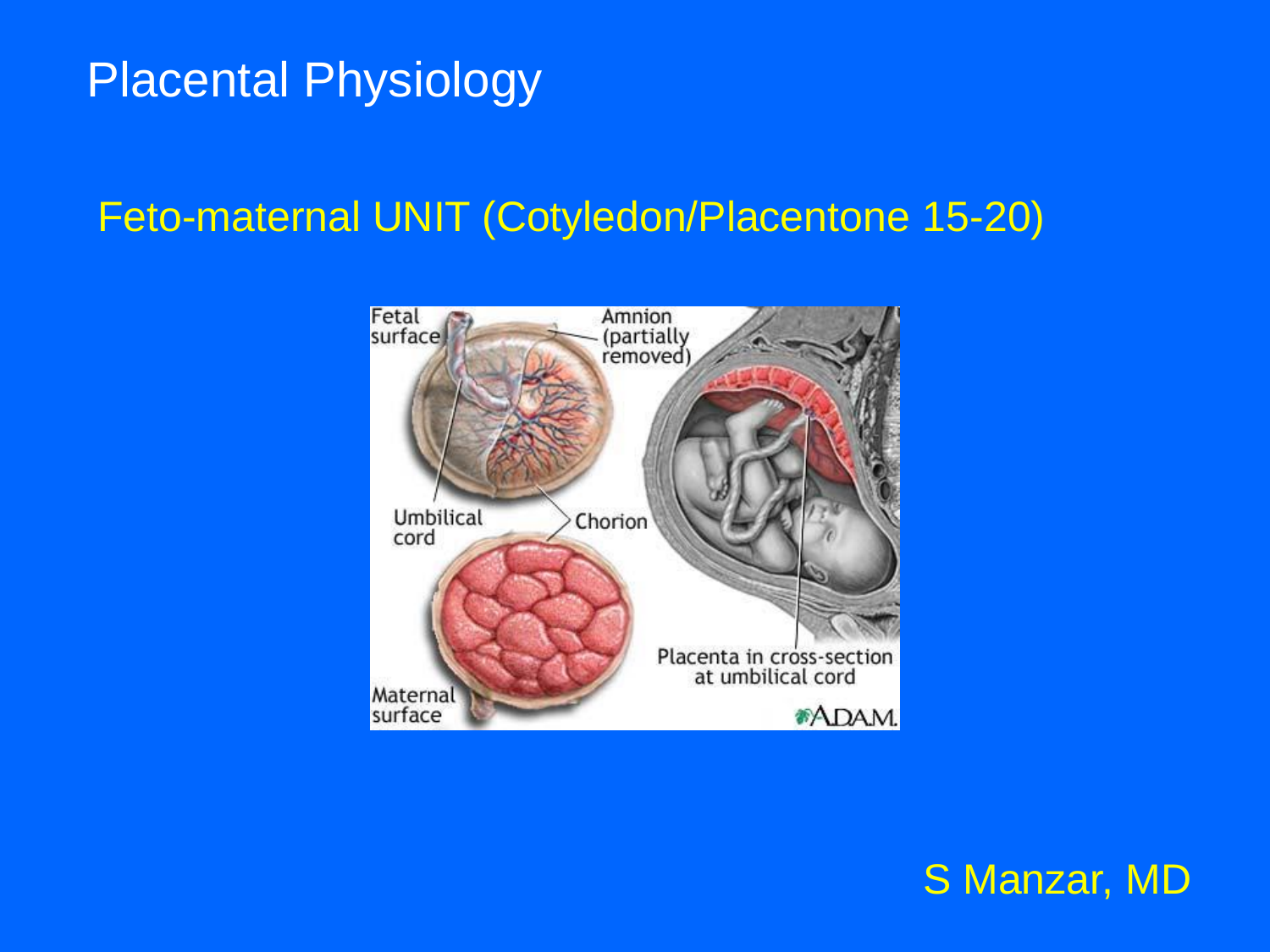Types of placenta (anatomical)

![](_page_9_Picture_2.jpeg)

![](_page_9_Picture_3.jpeg)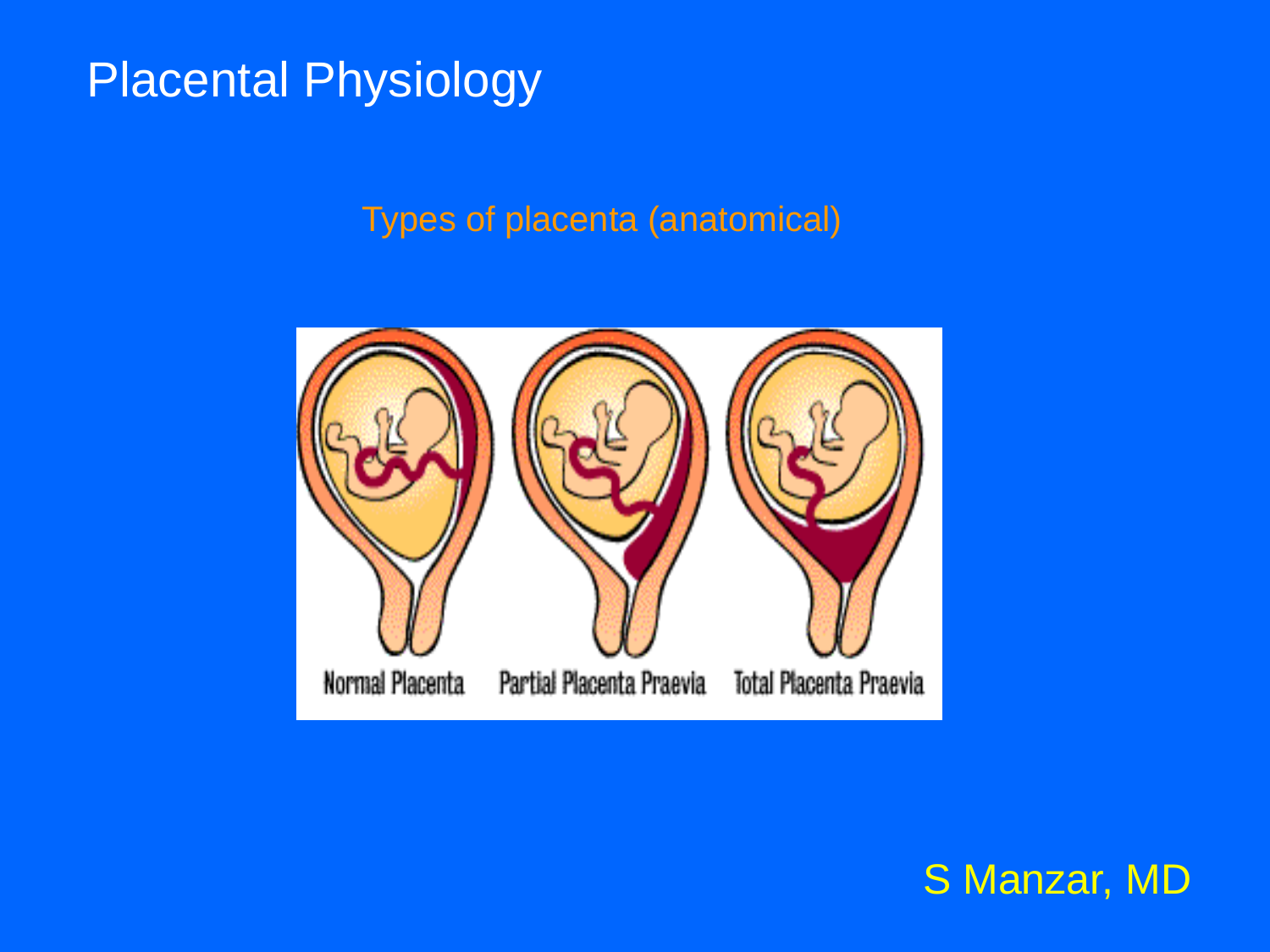#### Types of placenta (Functional)

|                   | Epitheliochorial   Endotheliochorial   Hemochorial |                |
|-------------------|----------------------------------------------------|----------------|
|                   |                                                    |                |
|                   |                                                    |                |
|                   |                                                    |                |
| cow, pig<br>horse | dog, cat                                           | human, rodents |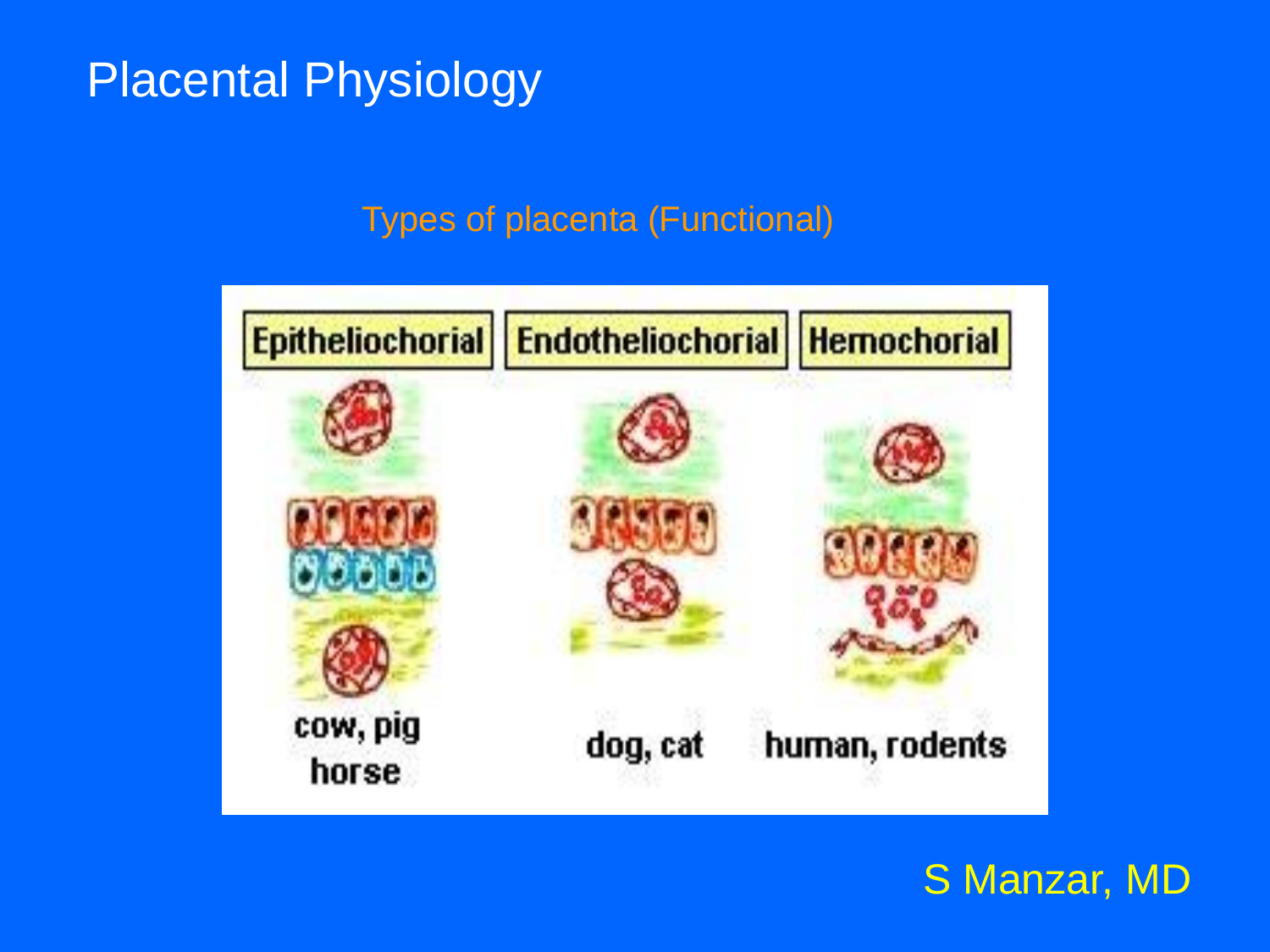#### Placental circulation  $\sim 1$  L/min (1/5<sup>th</sup> of Cardiac output)

![](_page_11_Picture_2.jpeg)

![](_page_11_Figure_3.jpeg)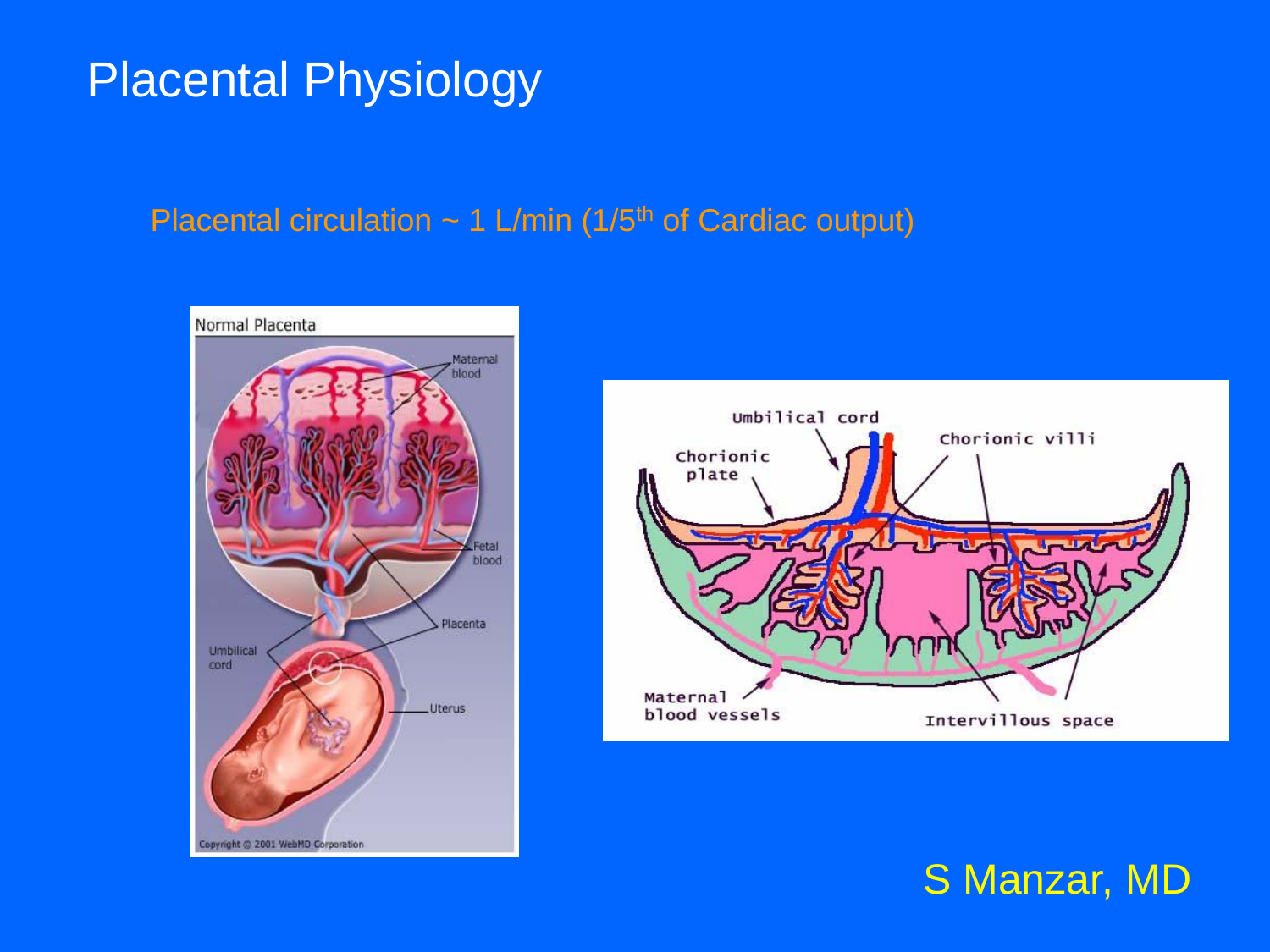#### $\checkmark$  Structure

#### Functions:

- Gas exchange ( Lungs)
- Nutrient supply (Intestine)
- Excretion (Kidney)
- Hormones (Endocrine)
- Barrier (Skin)

![](_page_12_Picture_8.jpeg)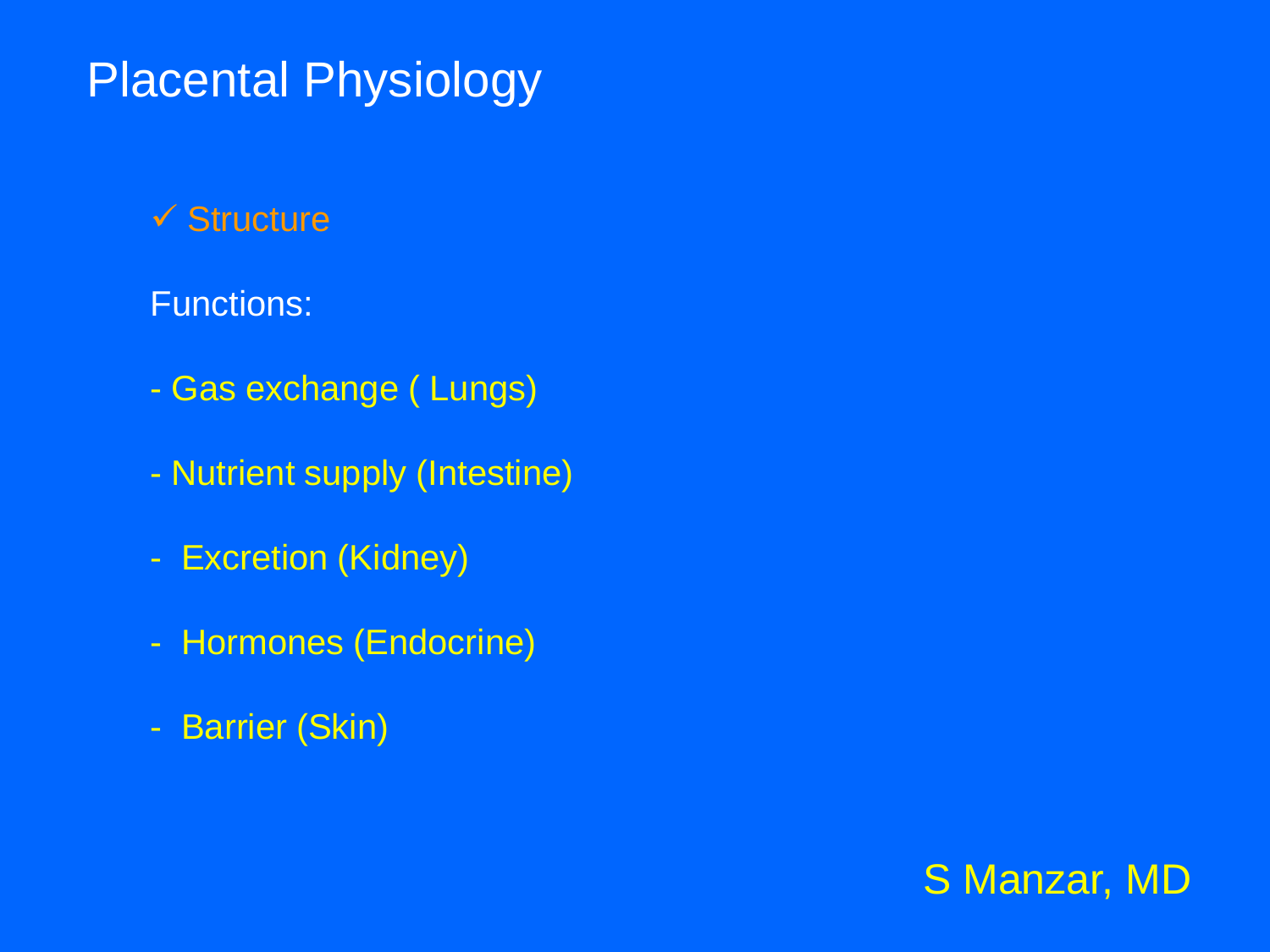Placental Hormones

- Steroids
	- Progestrone
	- Estrogen
- Proteins
	- $\beta$  HCG
	- Placental lactogens
	- Relaxin

![](_page_13_Figure_9.jpeg)

Figure 7-3. Maternal plasma levels of human chorionic gonadotropin (hCG) and steroids during human pregnancy. (From Tulchinsky D, Hobel CJ: Plasma human chorionic gonadotropin, estrone, estradiol, estriol, progesterone and  $17\alpha$ -hydroxyprogesterone in human pregnancy. III. Early normal pregnancy. Am J Obstet Gynecol 117:884, 1973.)

![](_page_13_Picture_11.jpeg)

b

Ir

S1

н

I۴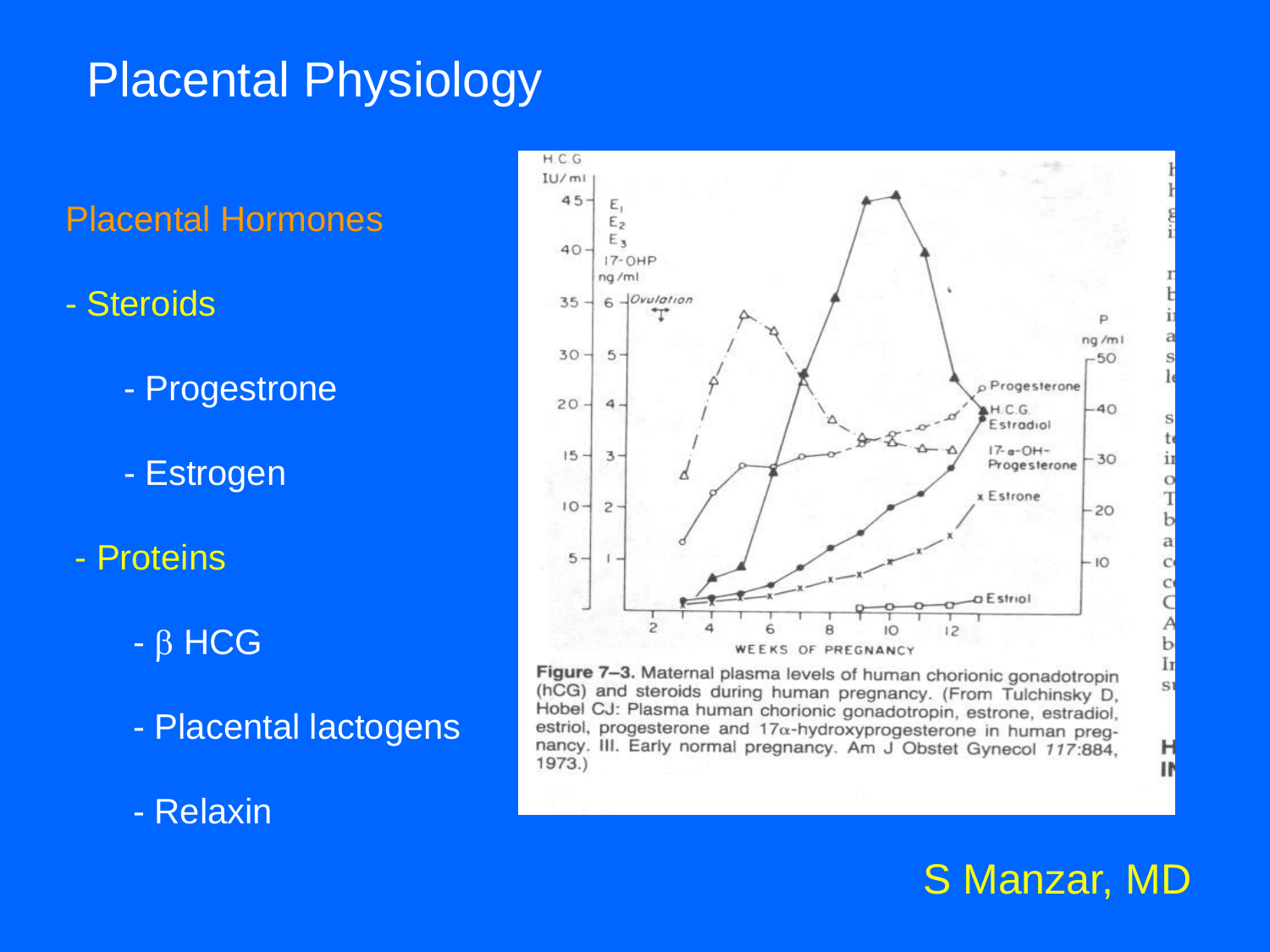Regulation of hormones

![](_page_14_Figure_2.jpeg)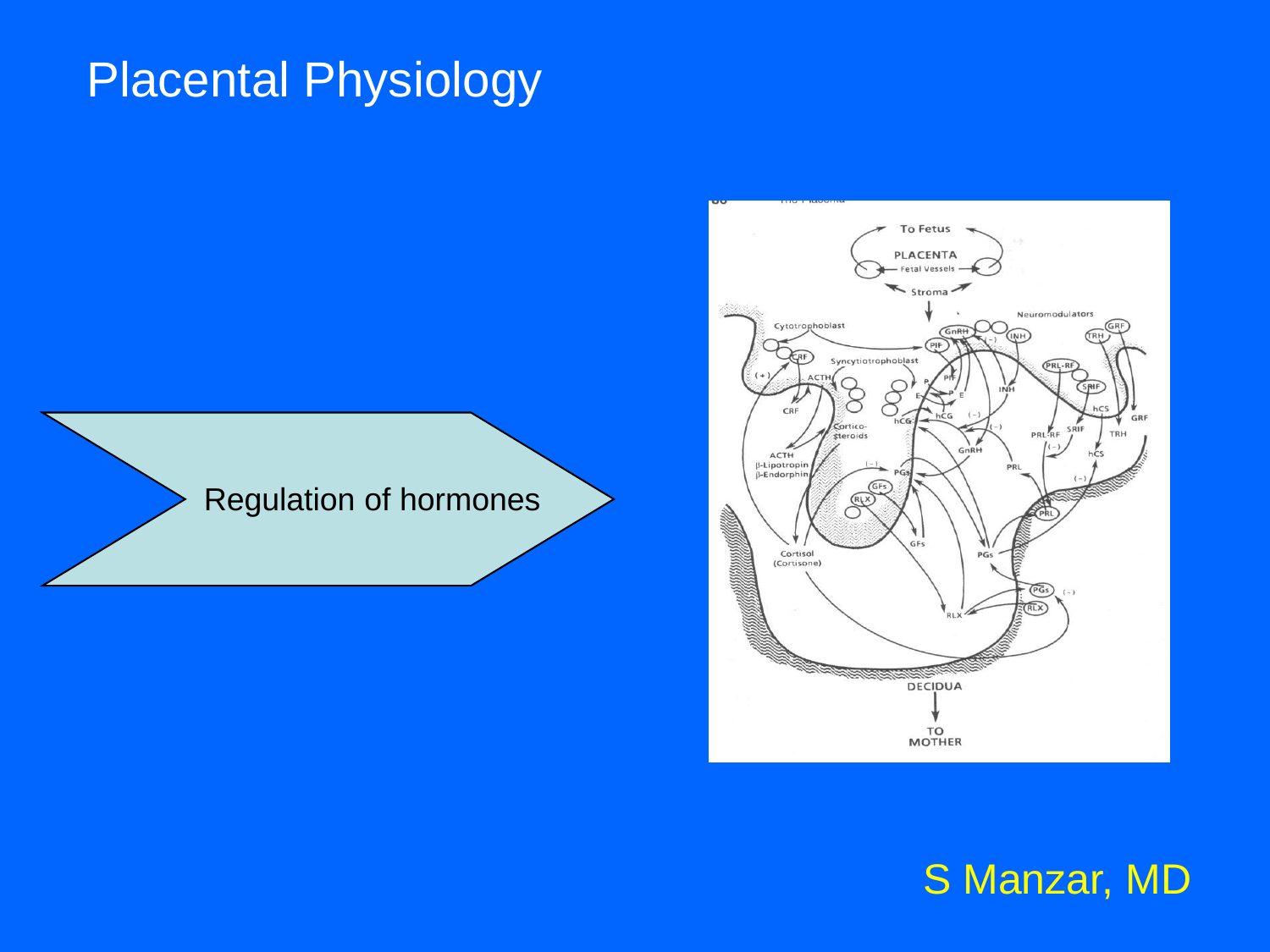Mechanism of transfer across placenta

- Diffusion (diffusion coefficient) Lipophilic
	-
- Hydrophilic permeability (use porous route ) Lipophobic
	-
- Carrier mediated
	- Energy independent (passive) with the gradient D glucose
	- Energy dependent (active) against the gradient Amino acid, Ca ++
- Flow limited Oxygen
- Endocytosis IgG

![](_page_15_Picture_11.jpeg)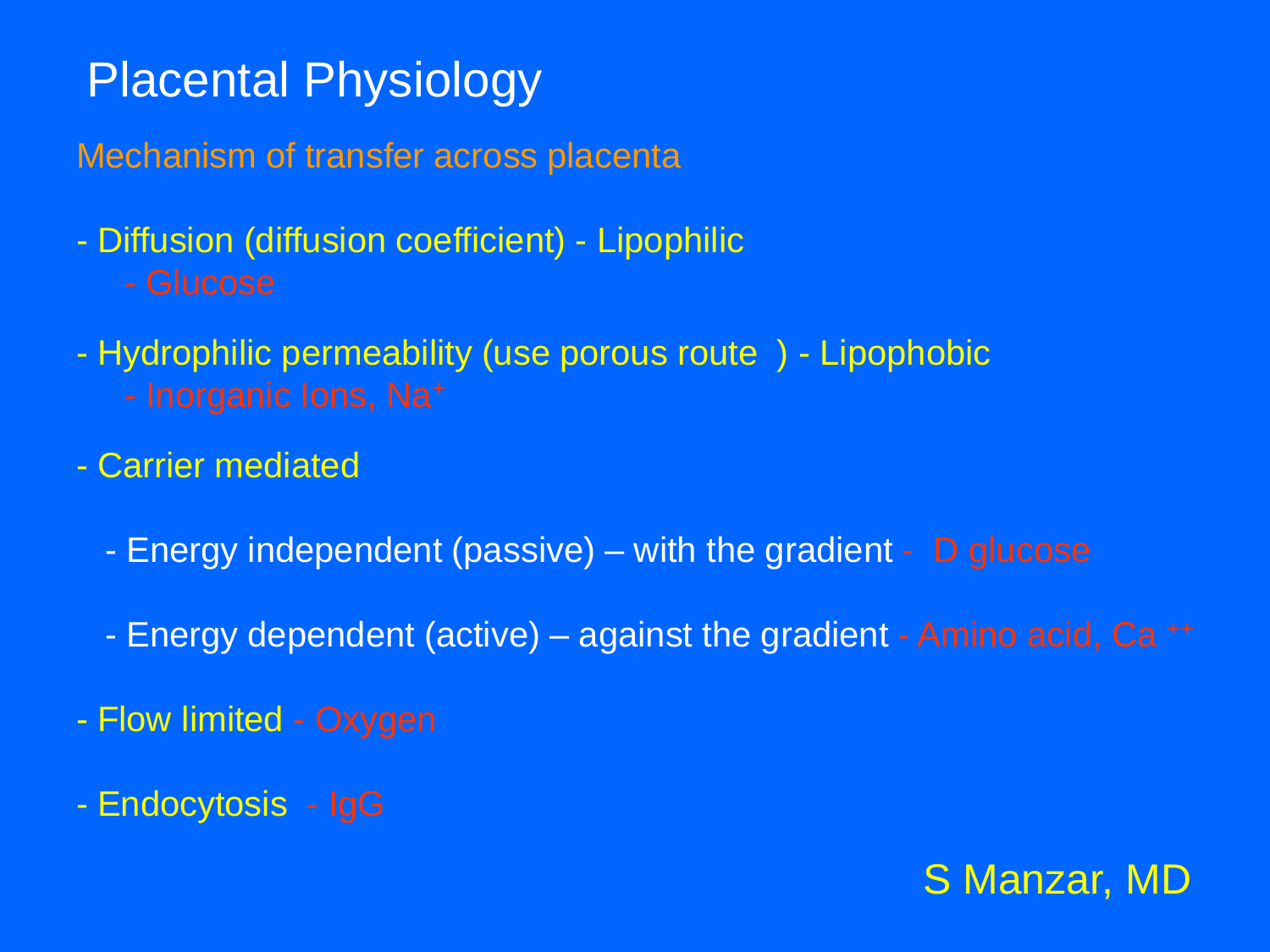Mechanism of transfer of DRUGS across placenta

D = Diffusion constant

- $\Delta c$  = Concentration gradient
- $A = Area$  of exchange
- d = Membrane thickness (inversely proportional)

![](_page_16_Picture_7.jpeg)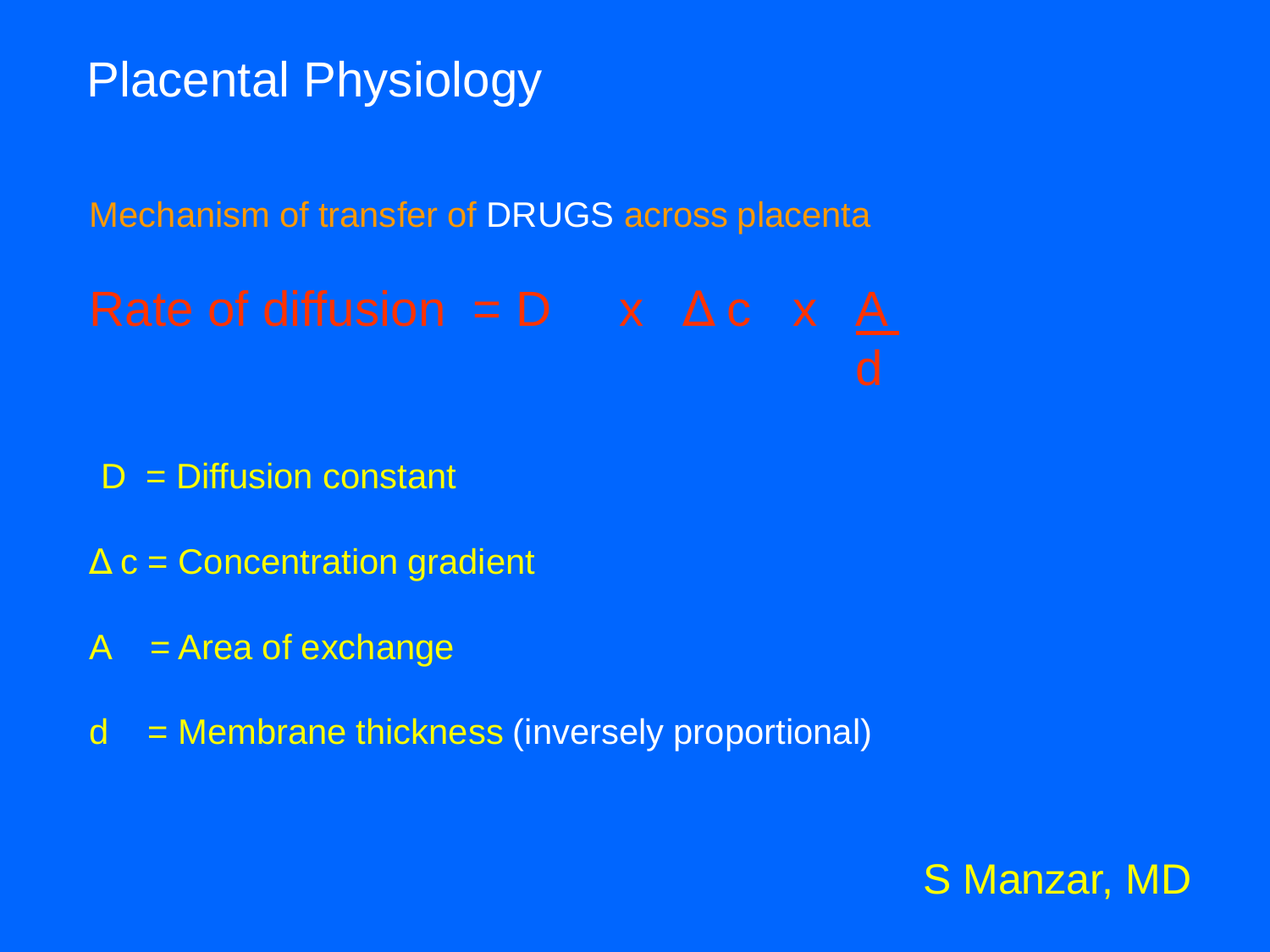Factors affecting transfer of DRUGS across placenta

Lipid solubility

Ionization (non-ionzed-lipophilic- readily cross the placenta)

Protein binding

Molecular weight

 $D_{trans}$   $\alpha$  **Lipid solubility** Ionization x Protein binding x M wt

![](_page_17_Picture_7.jpeg)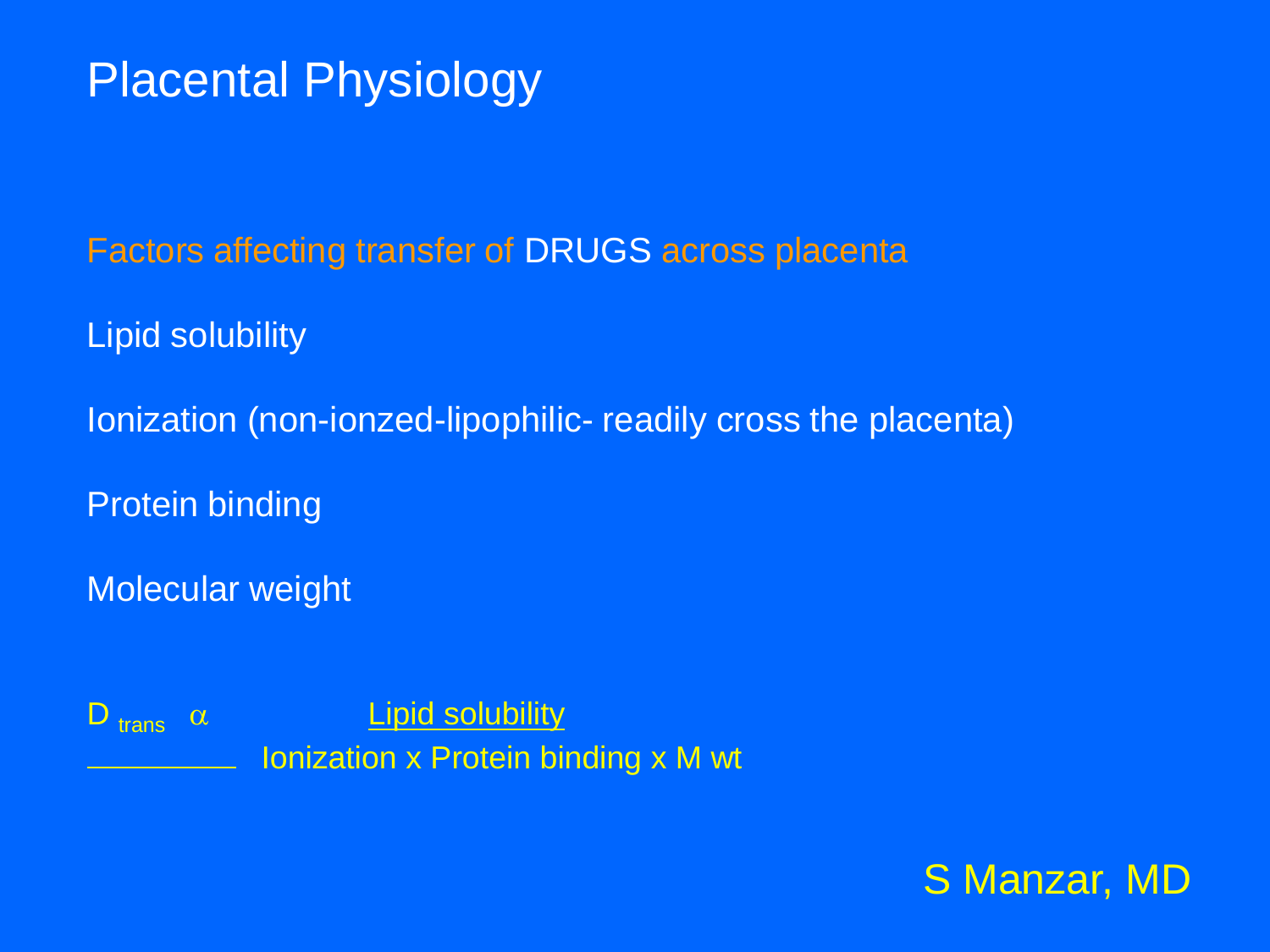### Cross through the placenta

Glucose and the state of the state of the Insulin Warfarin **Heparin** Heparin Heparin Heparin **IgG** Igma is a strong of the strong of the strong strong  $\mathsf{I}\mathsf{g}\mathsf{M}$ Bilirubin (unconjugated) Hormones e.g.

#### DOES DOES NOT

Amino acid (Glucagon, TSH, ACTH)

![](_page_18_Picture_6.jpeg)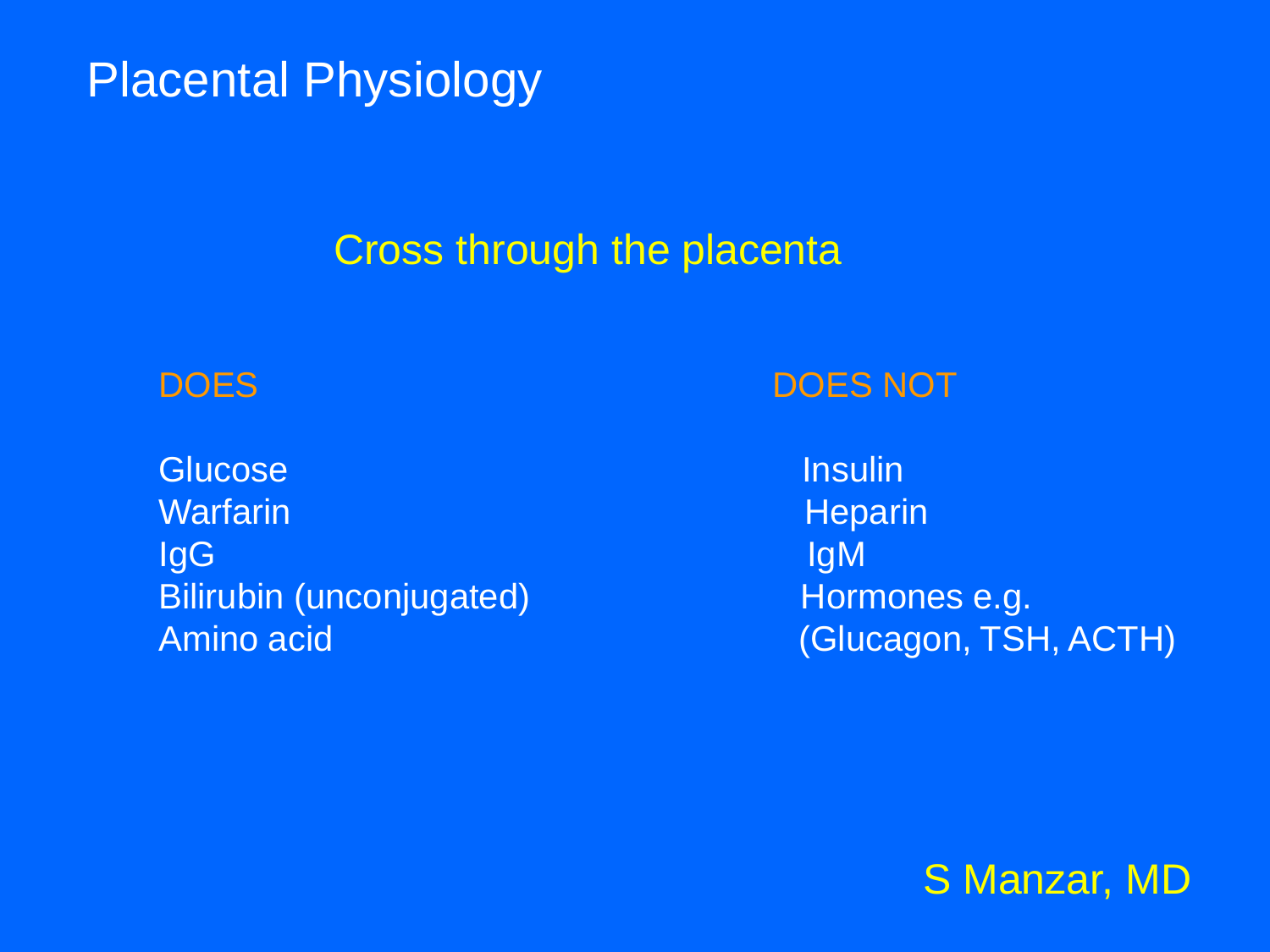Active transport through the placenta

Amino acid Vitamin  $B_{12}$  (polar) Iron **Calcium** Dexamethasone Water soluble vitamins

![](_page_19_Picture_3.jpeg)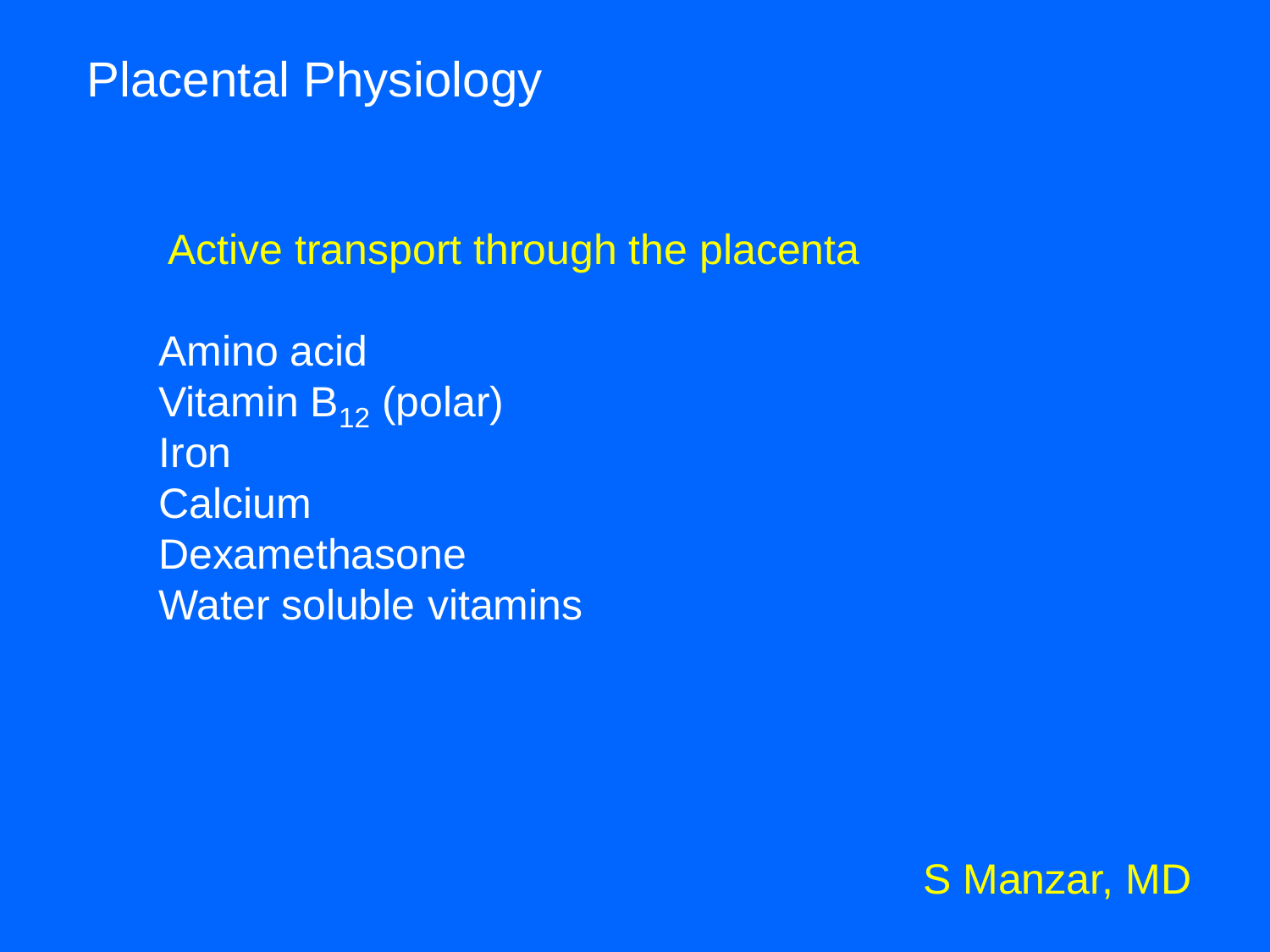#### Pharmacokinetic concentration time curve

![](_page_20_Figure_2.jpeg)

Figure 13-1. Simulation of maternal and fetal plasma concentration time curves from various transplacental pharmacokinetic models. Examples are listed in Table 13-2.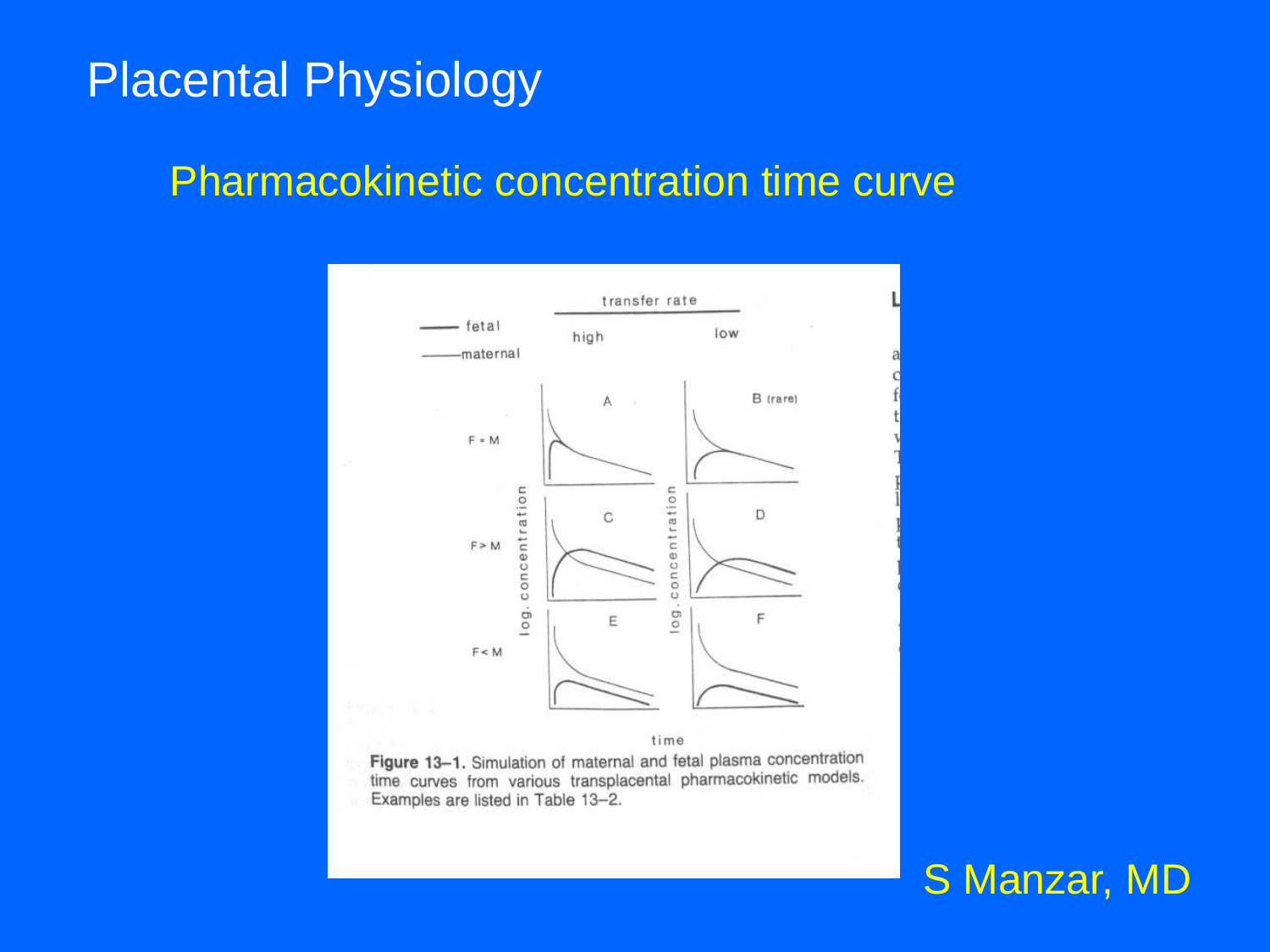Pharmacokinetic concentration time curve Model A/ B: Thiopental, Digoxin, MgSO<sub>4</sub> Model C :Valproate, Diazepam, Ampicillin, Penicillin Model D: Gentamycin, Cephalosporins Model E: Propranolol, Methadone, Dexamethasone Model F: Pancuronium, Succinylcholine

![](_page_21_Picture_2.jpeg)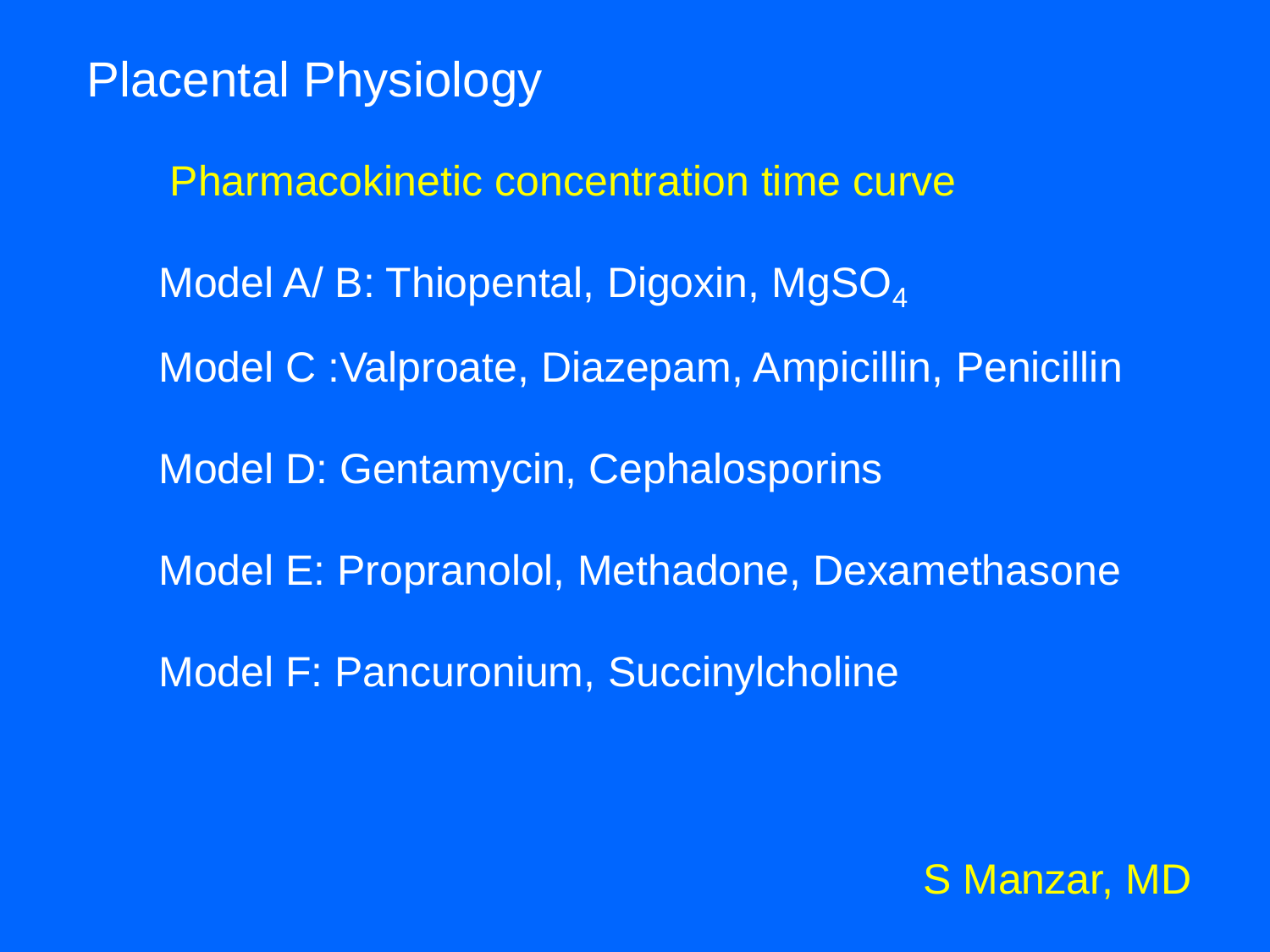### **Summary**

**Definition** 

Structure, development, circulation

Functions (multi-organ)

Transport across placenta (DRUGS)

![](_page_22_Picture_6.jpeg)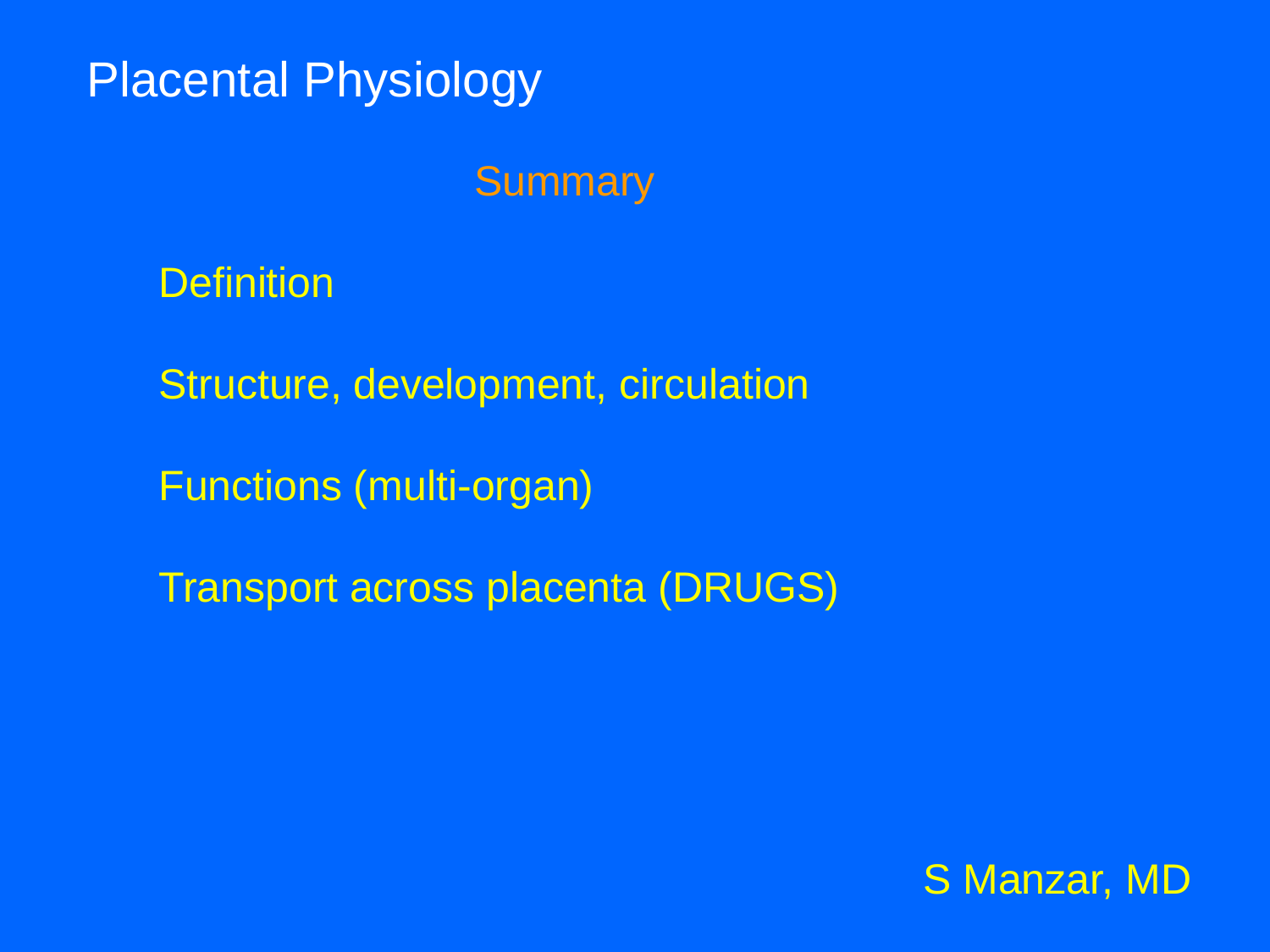Question:

Regarding placental transport all the statements are correct EXCEPT

A. Molecular weight > 1000 limits transport B. Lipid solubility enhance diffusion C.Ionized drug diffuses rapidly D. High protein binding decreases transport E. Decreased blood flow limits transport

![](_page_23_Picture_4.jpeg)